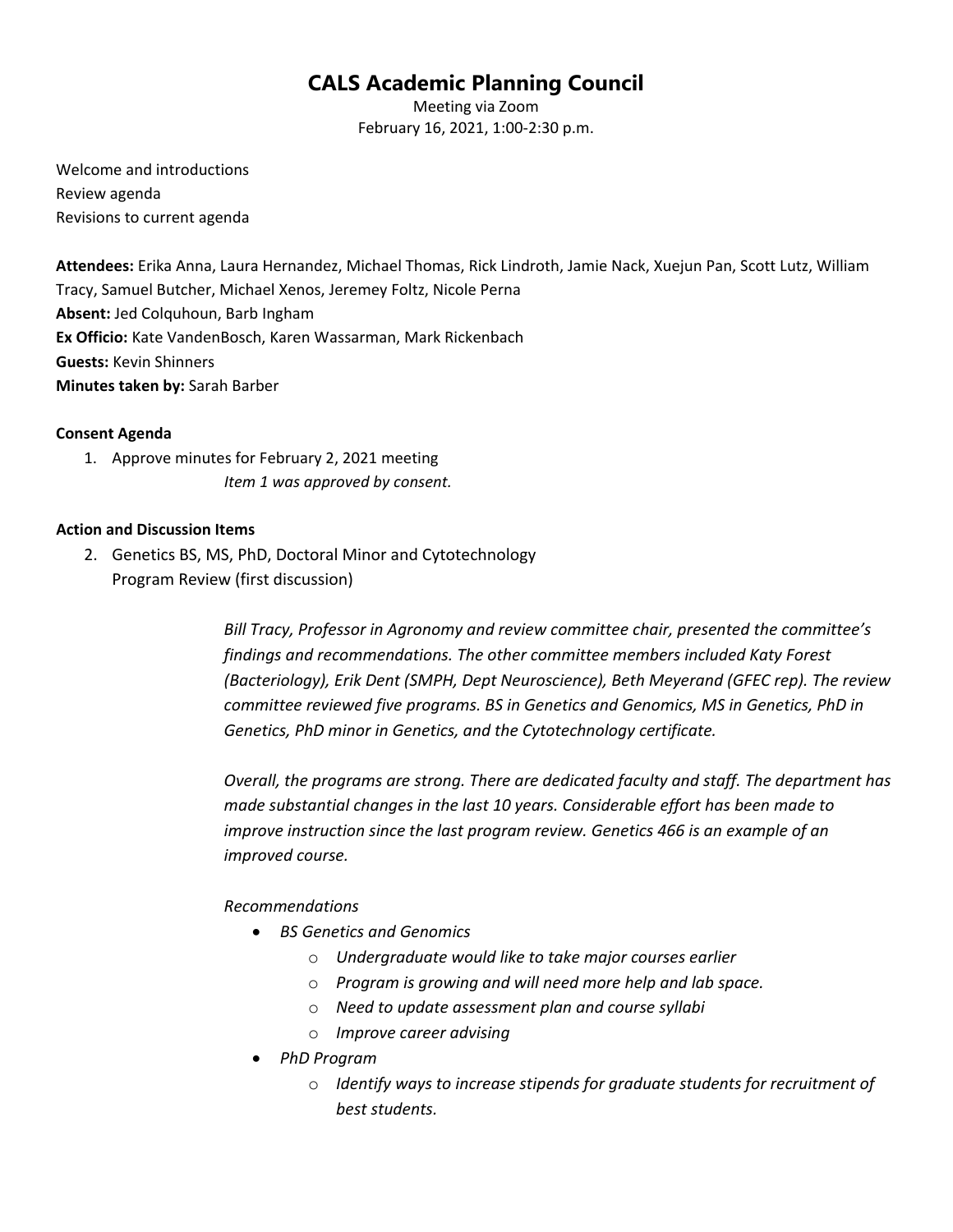- o *Students requested the TA assignments and prelims not fall during same term*
- *Cytotechonology Certificate*
	- o *Increase enrollment to max capacity of 12 (7-8 students currently)*
	- o *Improve student success on board exam*
- *MS and PhD minor*
	- o *Clarify purpose of programs*

*Q: What is their current TA stipend?*

*A: Evidence came from student interviews.* 

*Comment: Recently voted to raise to \$31K.* 

Comment: Some faculty have analyzed the program's cost of living and stipends and it shows stipends are low.

*Q: What would rectify the issue of undergraduates getting into the major sooner? A: Students need two semesters of biology before taking core courses in the major. The program has created one or two new courses for first-year students.*

*Q: Why does Cytotechnology have low enrollment and lower certification test scores? A: There have been leadership changes. Professor Sundling has now been hired to work through these problems.* 

*Q: Is there more information about the innovative training for TAs? A: No, but committee can ask program about this.*

*Q: Why the disconnect for needing TAs but TAs being used as graders? A: Four students stated this during the interviews. However, one student was a TA for a new 100-level course and is teaching.*

*Q: Is the graduate program an inclusive environment? Any issues raised about climate and equity, diversity, and inclusion?* 

*A: The self-study addresses this. This is a focus of their graduate seminars and discussion groups. The committee felt it was a work in progress and that the department is focused on this.* 

*Q: Can you discuss the students' need for more career advice? A: Undergraduates happy with professional academic advising they would like more career advising.* 

Comment: They might consider a careers course.

## *Questions for 2nd discussion:*

• *What evidence is available demonstrating that the current stipend rates are hindering the recruitment of students?*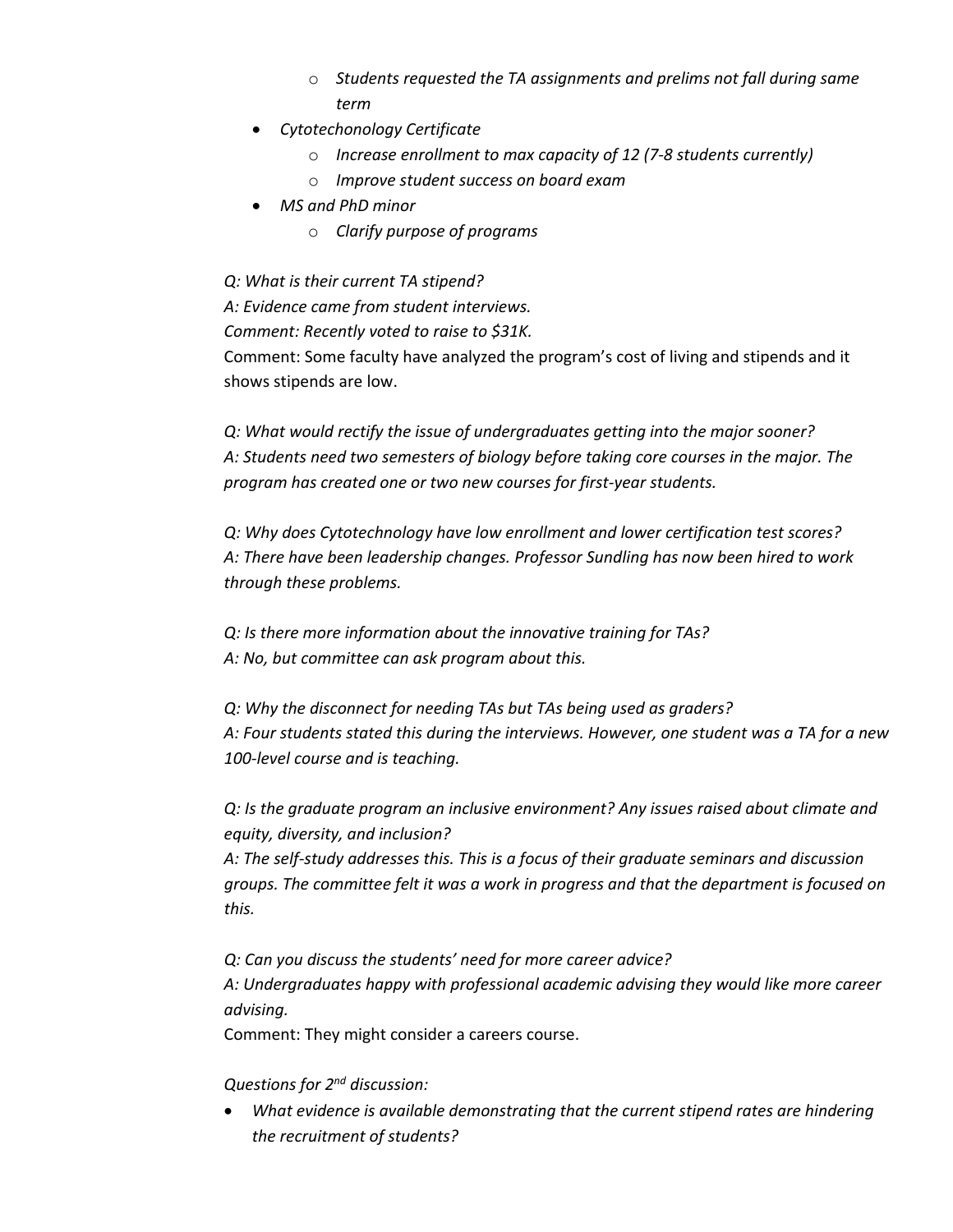- *How are TAs currently deployed and used in the department? Please comment on the TA experience falling during the same term as the students' prelims. Finally, can you provide a brief overview of your TA training?*
- *What plans does the department have to educate students on career paths in the field?*
- 3. Developmental Economics Undergraduate Certificate (AAE) and Business Management for Agriculture and Life Sciences Undergraduate Certificate (AAE and LSC) Program Review (first discussion)

*Kevin Shinners, Professor in Biological Systems Engineering and review committee chair, presented the review committee's 5-year review report. Nancy Wong and Katherine Curtis were the other committee members. The Business Management certificate is limited to CALS students. This was in response to the Business School's concern about enrollment in Gen Bus 310. The Renk Institute developed the Business Management certificate. AAE developed the Development Economics certificate and is more tied into the department. Each certificate has graduated 100 students over 5 years. They have meet expectations. Both programs are active and vital. Students are satisfied and would recommend certificates to their peers.* 

#### *Recommendations:*

- *Offer the Business Management certificate to SoHE students. Negotiations with the Wisconsin School of Business about their business certificate and Gen Bus 310 would be necessary*
- *Integrate the Business Management certificate with other majors in CALS. It is nicely integrated with Dairy Science.*
- *Improve advising especially around career and internship opportunities*
- *Better define the Business Management learning objectives*
- *Develop a formal assessment for each program*
- *Students seek more business analytics tools, less marketing*
- *Consider a seminar course for each certificate*
- *Use a model like Renk Institute to create better sense of community*

*Q: What are the program's thoughts about expanding enrollment in the business management certificate beyond CALS students? If there is interest, what is the program's plan to advance this idea? Has the program discussed this with stakeholders (prospective students, SoHE, WSB, others)?* 

*A: WSB would not allow the certificate to be offered beyond CALS. Careful negotiation required. AAE expressed interest.* 

*Q: It appeared that the number of students who declared was much lower than the completion rates.* 

*A: The tables in the self-study were not clear. The committee asked and found the material was not well presented in self-study.*

*Q: Can you talk more about Gen Bus 310.* 

*A: Students did not feel Gen Bus 310 was meeting their needs.* 

*Comment: GB 310 is required for the Nutrition and Dietetics curriculum and often this course fills up quickly before our students are able to enroll in it*

*Comment: Difficult to create new course that would not infringe on WSB or SoHE*